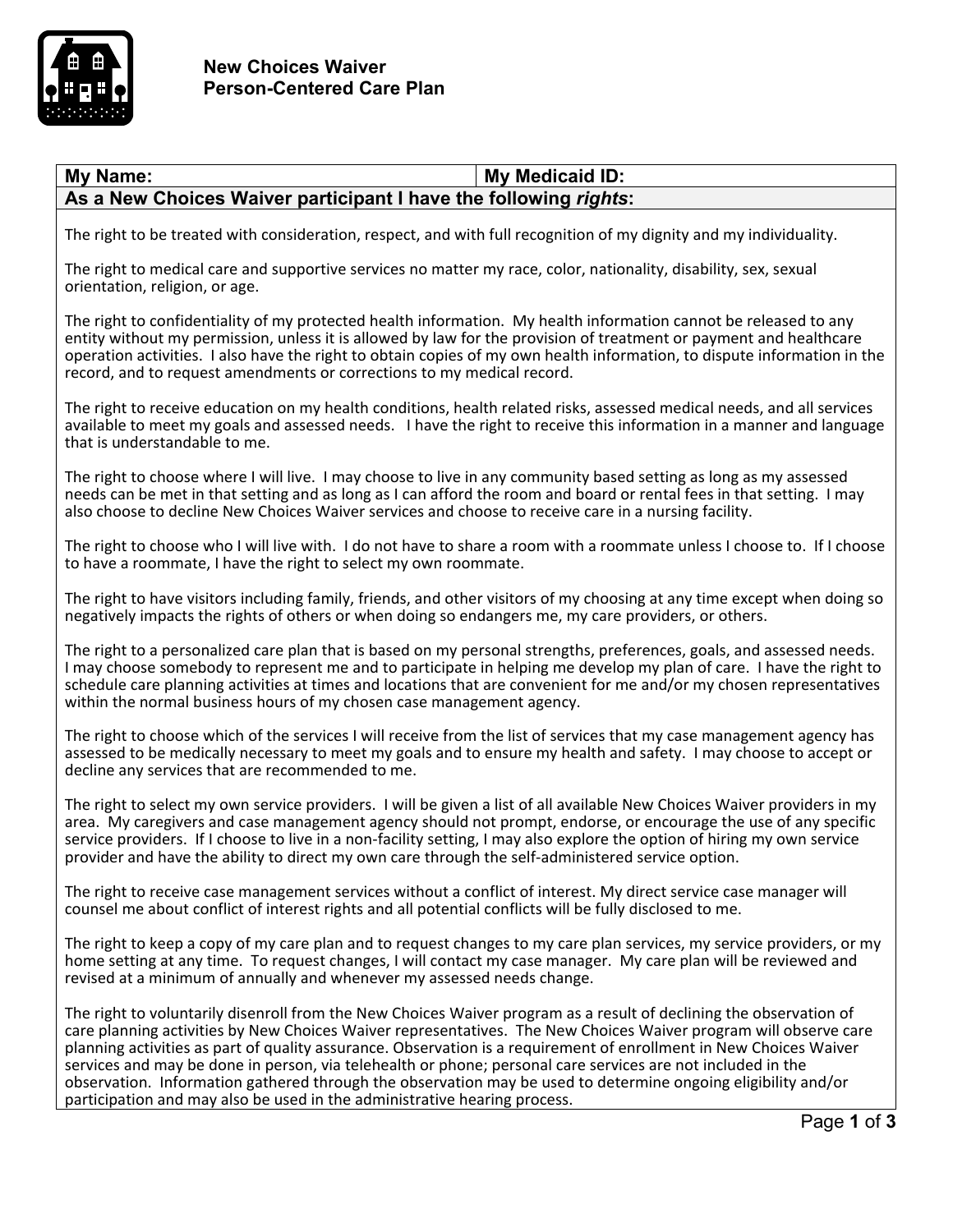

## **As a New Choices Waiver participant I have the following** *responsibilities***:**

I am responsible to complete the New Choices Waiver application truthfully and submit all requested documentation in a timely manner. Incomplete or inaccurate applications may result in denial or disenrollment from the New Choices Waiver program.

I am responsible to maintain Medicaid financial eligibility. If I do not maintain Medicaid financial eligibility I will no longer be eligible for the New Choices Waiver and I will be financially responsible for any services rendered.

I am responsible to provide complete and accurate information about my medical history, health, and care needs during my initial medical assessment performed by the case management agency. I am further responsible to be truthful and accurate and as they perform additional assessment activities throughout my enrollment in the New Choices Waiver.

I am responsible to drive the development of my care plan by participating in care planning meetings, communicating my strengths, preferences, goals, and needs and voicing my choices clearly to my case managers. If I prefer, I can delegate this responsibility to a chosen representative that I trust. If I have a legal representative, they are responsible to participate in the care planning process on my behalf. When my care plan team and I have come to an agreement about the services and supports to be included in my care plan, I am responsible to fully engage in those services. My care plan will be reviewed and revised at a minimum of annually and whenever my assessed needs change. If at any time I believe my care plan requires a change or that something about my care plan is ineffective, it is my responsibility to contact my case management agency to request a change.

I am responsible to ask my case manager questions if I am ever confused about the New Choices Waiver program, my care plan, the services I am receiving, or if I do not understand what action is expected of me.

I am responsible to notify my case management agency of any changes in my health or circumstances that may impact my eligibility for the New Choices Waiver, my Medicaid financial eligibility, or that may require changes to my care plan.

I am responsible for any risks or consequences that I may experience because I have chosen to decline a recommended service. If my decisions result in a dangerous situation for my health and safety or the health and safety of people around me and I am unwilling to make adjustments to my plan of care that meets minimal health and safety standards, I may be disenrolled from the New Choices Waiver program.

I am responsible to show respect and consideration to my service providers by keeping scheduled appointments or notifying them if I am unable to keep my scheduled appointment time.

I am responsible to pay the shelter costs at the community-based setting I have chosen to live in. This includes room and board, mortgage payments, rent, and utilities.

I am responsible to show respect for the property, comfort, privacy, and rights of others who live around me.

I am responsible to refrain from committing any illegal actions or actions that may result in self-harm or harm against others.